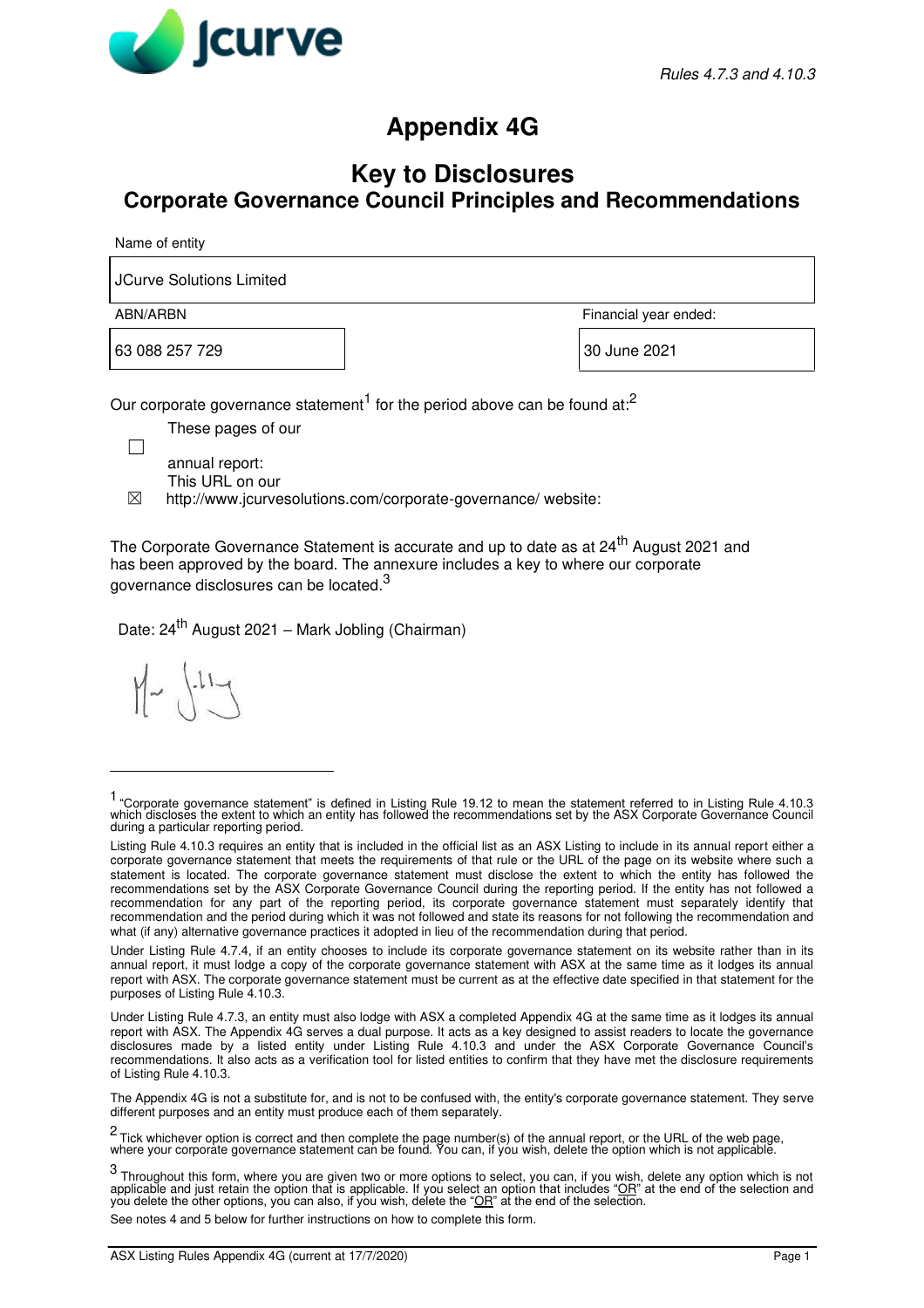

## **ANNEXURE – KEY TO CORPORATE GOVERNANCE DISCLOSURES**

| <b>Corporate Governance Council recommendation</b> |                                                                                                                                                                                                                                                                                                                                                     | Where a box below is ticked, $4$ we have followed the<br>recommendation in full for the whole of the period above. We        | Where a box below is ticked, we have NOT followed the<br>recommendation in full for the whole of the period above. Our                              |
|----------------------------------------------------|-----------------------------------------------------------------------------------------------------------------------------------------------------------------------------------------------------------------------------------------------------------------------------------------------------------------------------------------------------|------------------------------------------------------------------------------------------------------------------------------|-----------------------------------------------------------------------------------------------------------------------------------------------------|
|                                                    |                                                                                                                                                                                                                                                                                                                                                     | have disclosed this in our Corporate Governance Statement:                                                                   | reasons for not doing so are: <sup>5</sup>                                                                                                          |
|                                                    | <b>PRINCIPLE 1 – LAY SOLID FOUNDATIONS FOR MANAGEMENT AND OVERSIGHT</b>                                                                                                                                                                                                                                                                             |                                                                                                                              |                                                                                                                                                     |
| 1.1                                                | A listed entity should have and disclose a board charter setting<br>out:<br>the respective roles and responsibilities of its board and<br>(a)<br>management; and                                                                                                                                                                                    | $\boxtimes$<br>and we have disclosed a copy of our board charter at:<br>http://www.jcurvesolutions.com/corporate-governance/ | set out in our Corporate Governance Statement OR<br>⊔<br>we are an externally managed entity and this recommendation<br>is therefore not applicable |
|                                                    | those matters expressly reserved to the board and those<br>(b)<br>delegated to management.                                                                                                                                                                                                                                                          |                                                                                                                              |                                                                                                                                                     |
| 1.2                                                | A listed entity should:<br>undertake appropriate checks before appointing a director or<br>(a)<br>senior executive or putting someone forward for election as<br>a director; and<br>provide security holders with all material information in its<br>(b)<br>possession relevant to a decision on whether or not to elect<br>or re-elect a director. | $\boxtimes$                                                                                                                  | set out in our Corporate Governance Statement OR<br>we are an externally managed entity and this recommendation<br>is therefore not applicable      |
| 1.3                                                | A listed entity should have a written agreement with each director<br>and senior executive setting out the terms of their appointment.                                                                                                                                                                                                              | $\boxtimes$                                                                                                                  | set out in our Corporate Governance Statement OR<br>we are an externally managed entity and this recommendation<br>is therefore not applicable      |
| 1.4                                                | The company secretary of a listed entity should be accountable<br>directly to the board, through the chair, on all matters to do with<br>the proper functioning of the board.                                                                                                                                                                       | $\boxtimes$                                                                                                                  | set out in our Corporate Governance Statement OR<br>⊔<br>we are an externally managed entity and this recommendation<br>is therefore not applicable |

<sup>&</sup>lt;sup>4</sup> Tick the box in this column only if you have followed the relevant recommendation in full for the whole of the period above. Where the recommendation has a disclosure obligation attached, you must insert the location where that disclosure has been made, where indicated by the line with "insert location" underneath. If the disclosure in question has been made in your corporate governance statement, you need only insert "our corporate governance statement". If the disclosure has been made in your annual report, you should insert the page number(s) of your annual report (eg "pages 10-12 of our annual report"). If the disclosure has been made on your website, you should insert the URL of the web page where the disclosure has been made or can be accessed (eg "www.entityname.com.au/corporate governance/charters/").

<sup>&</sup>lt;sup>5</sup> If you have followed all of the Council's recommendations in full for the whole of the period above, you can, if you wish, delete this column from the form and re-format it.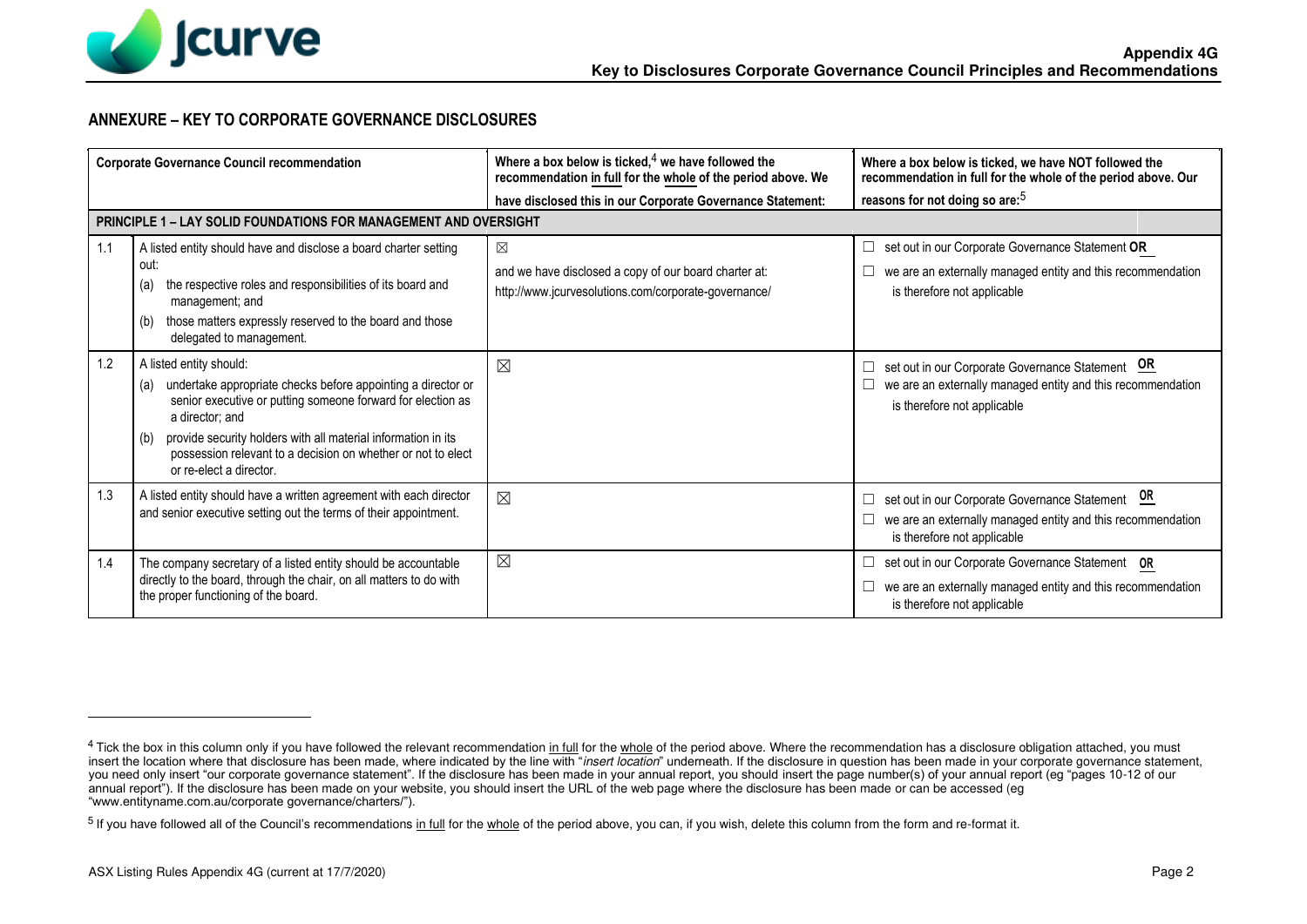

| <b>Corporate Governance Council recommendation</b> |                                                                                                                                                                                                                                                                                                                                                                                                                                                                                                                                                                                                                                                                                     | Where a box below is ticked, $4$ we have followed the<br>recommendation in full for the whole of the period above. We                                                                                                                                                                                                                                                                                                                                                                                                                                                                                      | Where a box below is ticked, we have NOT followed the<br>recommendation in full for the whole of the period above. Our                                     |
|----------------------------------------------------|-------------------------------------------------------------------------------------------------------------------------------------------------------------------------------------------------------------------------------------------------------------------------------------------------------------------------------------------------------------------------------------------------------------------------------------------------------------------------------------------------------------------------------------------------------------------------------------------------------------------------------------------------------------------------------------|------------------------------------------------------------------------------------------------------------------------------------------------------------------------------------------------------------------------------------------------------------------------------------------------------------------------------------------------------------------------------------------------------------------------------------------------------------------------------------------------------------------------------------------------------------------------------------------------------------|------------------------------------------------------------------------------------------------------------------------------------------------------------|
|                                                    |                                                                                                                                                                                                                                                                                                                                                                                                                                                                                                                                                                                                                                                                                     | have disclosed this in our Corporate Governance Statement:                                                                                                                                                                                                                                                                                                                                                                                                                                                                                                                                                 | reasons for not doing so are: <sup>5</sup>                                                                                                                 |
| 1.5                                                | A listed entity should:<br>have and disclose a diversity policy;<br>(a)<br>through its board or a committee of the board set<br>(b)<br>measurable objectives for achieving gender diversity in the<br>composition of its board, senior executives and workforce<br>generally; and<br>disclose in relation to each reporting period:<br>(c)<br>(1) the measurable objectives set for that period to<br>achieve gender diversity;<br>the entity's progress towards achieving those<br>(2)<br>objectives; and<br>either:<br>(3)<br>(A) the respective proportions of men and women<br>on the board, in senior executive positions and<br>across the whole workforce (including how the | $\boxtimes$<br>and we have disclosed a copy of our diversity policy at:<br>http://www.jcurvesolutions.com/corporate-governance/<br>and we have disclosed the information referred to in paragraph (c)<br>at:<br>The Corporate Governance Statement. The Company does not have<br>measurable diversity objectives<br>and if we were included in the S&P / ASX 300 Index at the<br>commencement of the reporting period our measurable objective for<br>achieving gender diversity in the composition of its board of not less<br>than 30% of its directors of each gender within a specified period.<br>N/A | $\boxtimes$ set out in our Corporate Governance Statement OR<br>we are an externally managed entity and this recommendation<br>is therefore not applicable |
|                                                    | entity has defined "senior executive" for these<br>purposes); or<br>(B) if the entity is a "relevant employer" under the<br>Workplace Gender Equality Act, the entity's<br>most recent "Gender Equality Indicators", as<br>defined in and published under that Act.<br>If the entity was in the S&P / ASX 300 Index at the<br>commencement of the reporting period, the measurable objective<br>for achieving gender diversity in the composition of its board<br>should be to have not less than 30% of its directors of each<br>gender within a specified period.                                                                                                                 |                                                                                                                                                                                                                                                                                                                                                                                                                                                                                                                                                                                                            |                                                                                                                                                            |
| 1.6                                                | A listed entity should:<br>have and disclose a process for periodically evaluating the<br>performance of the board, its committees and individual<br>(a)<br>directors; and<br>disclose for each reporting period whether a performance<br>(b)<br>evaluation has been undertaken in accordance with that<br>process during or in respect of that period.                                                                                                                                                                                                                                                                                                                             | $\boxtimes$<br>and we have disclosed the evaluation process referred to in<br>paragraph (a) at:<br>The Corporate Governance Statement.<br>and whether a performance evaluation was undertaken for the<br>reporting period in accordance with that process at:<br>The Corporate Governance Statement.                                                                                                                                                                                                                                                                                                       | □ set out in our Corporate Governance Statement OR<br>$\Box$ we are an externally managed entity and this recommendation<br>is therefore not applicable    |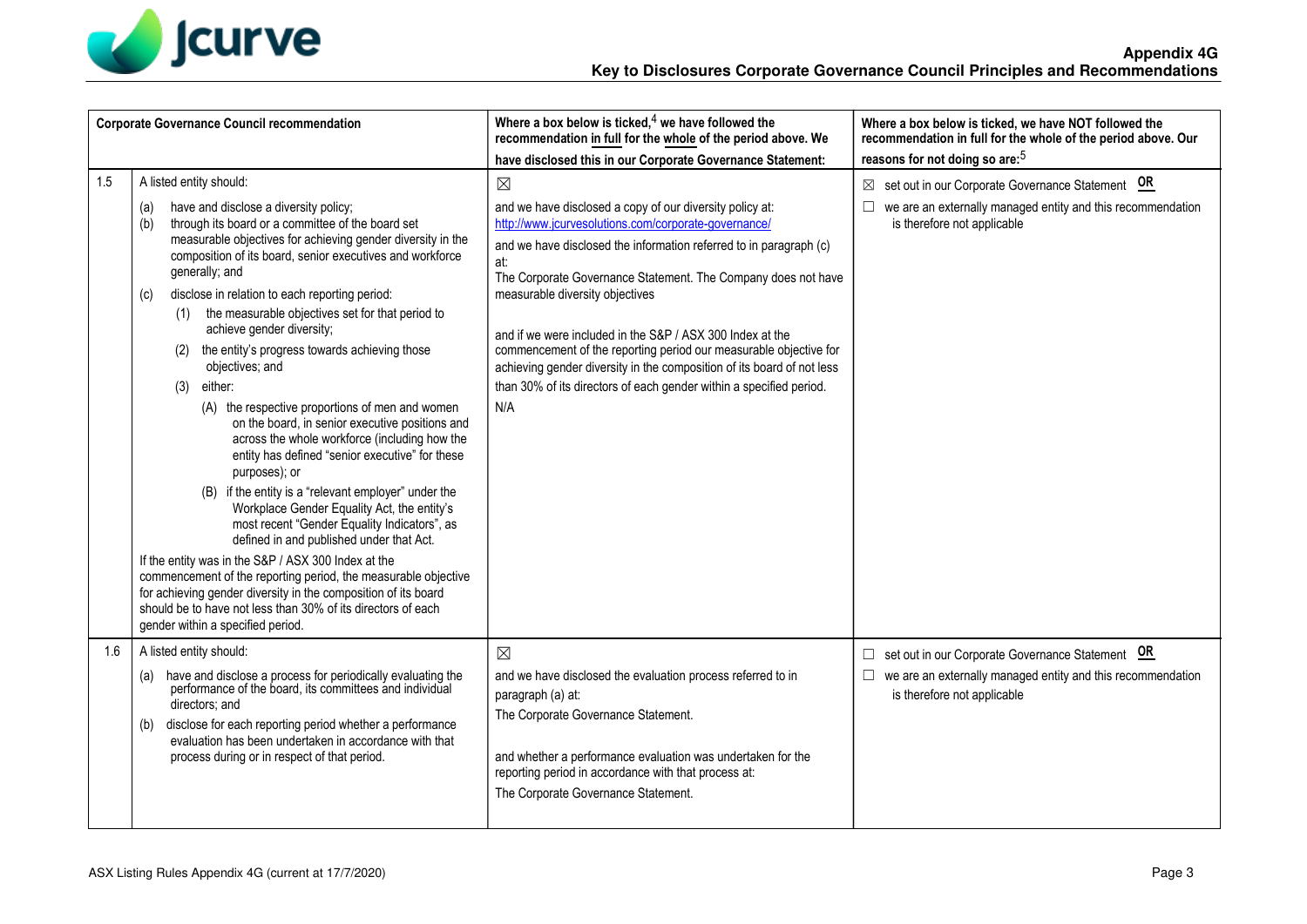

| <b>Corporate Governance Council recommendation</b>                                                                                                                                                                                                                                                                                                 | Where a box below is ticked, $4$ we have followed the<br>recommendation in full for the whole of the period above. We                                                                                                                                                                                | Where a box below is ticked, we have NOT followed the<br>recommendation in full for the whole of the period above. Our                         |
|----------------------------------------------------------------------------------------------------------------------------------------------------------------------------------------------------------------------------------------------------------------------------------------------------------------------------------------------------|------------------------------------------------------------------------------------------------------------------------------------------------------------------------------------------------------------------------------------------------------------------------------------------------------|------------------------------------------------------------------------------------------------------------------------------------------------|
|                                                                                                                                                                                                                                                                                                                                                    | have disclosed this in our Corporate Governance Statement:                                                                                                                                                                                                                                           | reasons for not doing so are: <sup>5</sup>                                                                                                     |
| A listed entity should:<br>have and disclose a process for evaluating the performance<br>of its senior executives at least once every reporting period;<br>(a)<br>and<br>disclose for each reporting period whether a performance<br>(b)<br>evaluation has been undertaken in accordance with that<br>process during or in respect of that period. | $\boxtimes$<br>and we have disclosed the evaluation process referred to in<br>paragraph (a) at:<br>The Corporate Governance Statement.<br>and whether a performance evaluation was undertaken for the<br>reporting period in accordance with that process at:<br>The Corporate Governance Statement. | set out in our Corporate Governance Statement OR<br>we are an externally managed entity and this recommendation<br>is therefore not applicable |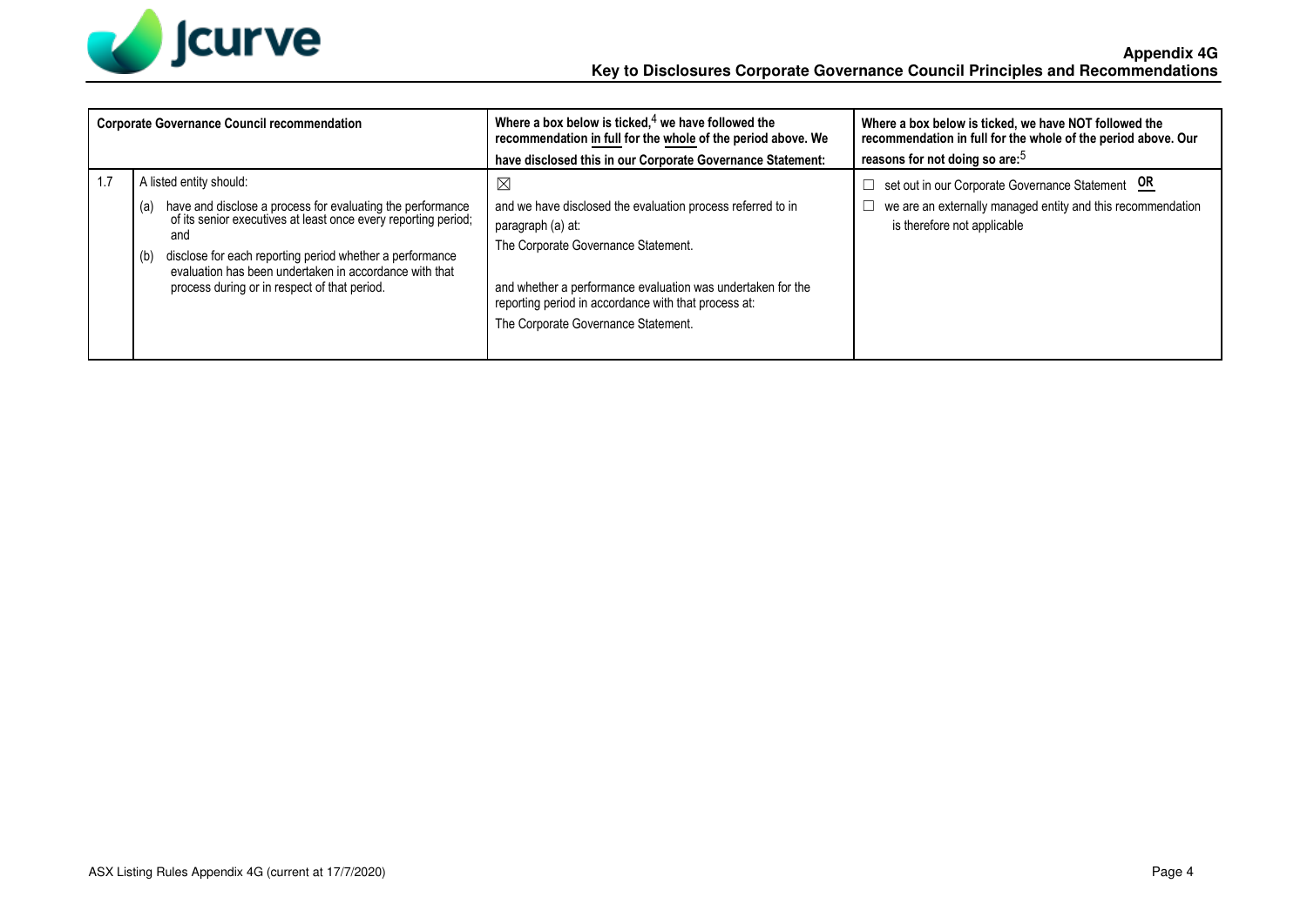

| <b>Corporate Governance Council recommendation</b> |                                                                                                                                                                                                                                                                                                                                                                                                                                                                                                                                                                                                                                                                                                                                                                                                                                                                                 | Where a box below is ticked, $4$ we have followed the<br>recommendation in full for the whole of the period above. We                                                                                                                                                                                                                                                                                                                                                                                                                                                                                                                                                                                                | Where a box below is ticked, we have NOT followed the<br>recommendation in full for the whole of the period above. Our                              |
|----------------------------------------------------|---------------------------------------------------------------------------------------------------------------------------------------------------------------------------------------------------------------------------------------------------------------------------------------------------------------------------------------------------------------------------------------------------------------------------------------------------------------------------------------------------------------------------------------------------------------------------------------------------------------------------------------------------------------------------------------------------------------------------------------------------------------------------------------------------------------------------------------------------------------------------------|----------------------------------------------------------------------------------------------------------------------------------------------------------------------------------------------------------------------------------------------------------------------------------------------------------------------------------------------------------------------------------------------------------------------------------------------------------------------------------------------------------------------------------------------------------------------------------------------------------------------------------------------------------------------------------------------------------------------|-----------------------------------------------------------------------------------------------------------------------------------------------------|
|                                                    |                                                                                                                                                                                                                                                                                                                                                                                                                                                                                                                                                                                                                                                                                                                                                                                                                                                                                 | have disclosed this in our Corporate Governance Statement:                                                                                                                                                                                                                                                                                                                                                                                                                                                                                                                                                                                                                                                           | reasons for not doing so are: <sup>5</sup>                                                                                                          |
|                                                    | <b>PRINCIPLE 2 - STRUCTURE THE BOARD TO BE EFFECTIVE AND ADD VALUE</b>                                                                                                                                                                                                                                                                                                                                                                                                                                                                                                                                                                                                                                                                                                                                                                                                          |                                                                                                                                                                                                                                                                                                                                                                                                                                                                                                                                                                                                                                                                                                                      |                                                                                                                                                     |
| 2.1                                                | The board of a listed entity should:<br>(a) have a nomination committee which:<br>has at least three members, a majority of whom are<br>(1)<br>independent directors; and<br>is chaired by an independent director,<br>(2)<br>and disclose:<br>the charter of the committee;<br>(3)<br>the members of the committee; and<br>(4)<br>as at the end of each reporting period, the number<br>(5)<br>of times the committee met throughout the period<br>and the individual attendances of the members at<br>those meetings; or<br>if it does not have a nomination committee, disclose that<br>(b)<br>fact and the processes it employs to address board<br>succession issues and to ensure that the board has the<br>appropriate balance of skills, knowledge, experience,<br>independence and diversity to enable it to discharge its<br>duties and responsibilities effectively. | $\boxtimes$<br>[If the entity complies with paragraph (a):]<br>and we have disclosed a copy of the charter of the committee at:<br>http://www.jcurvesolutions.com/corporate-governance/<br>and the information referred to in paragraphs (4) and (5) at:<br>Directors Report in the Annual Report.<br>[If the entity complies with paragraph (b):]<br>and we have disclosed the fact that we do not have a nomination<br>committee and the processes we employ to address board<br>succession issues and to ensure that the board has the appropriate<br>balance of skills, knowledge, experience, independence and<br>diversity to enable it to discharge its duties and responsibilities<br>effectively at:<br>N/A | set out in our Corporate Governance Statement OR<br>⊠<br>we are an externally managed entity and this recommendation<br>is therefore not applicable |
| 2.2                                                | A listed entity should have and disclose a board skills matrix<br>setting out the mix of skills that the board currently has or is<br>looking to achieve in its membership.                                                                                                                                                                                                                                                                                                                                                                                                                                                                                                                                                                                                                                                                                                     | $\boxtimes$<br>and we have disclosed our board skills matrix at:<br>The Corporate Governance Statement.                                                                                                                                                                                                                                                                                                                                                                                                                                                                                                                                                                                                              | set out in our Corporate Governance Statement OR<br>we are an externally managed entity and this recommendation<br>is therefore not applicable      |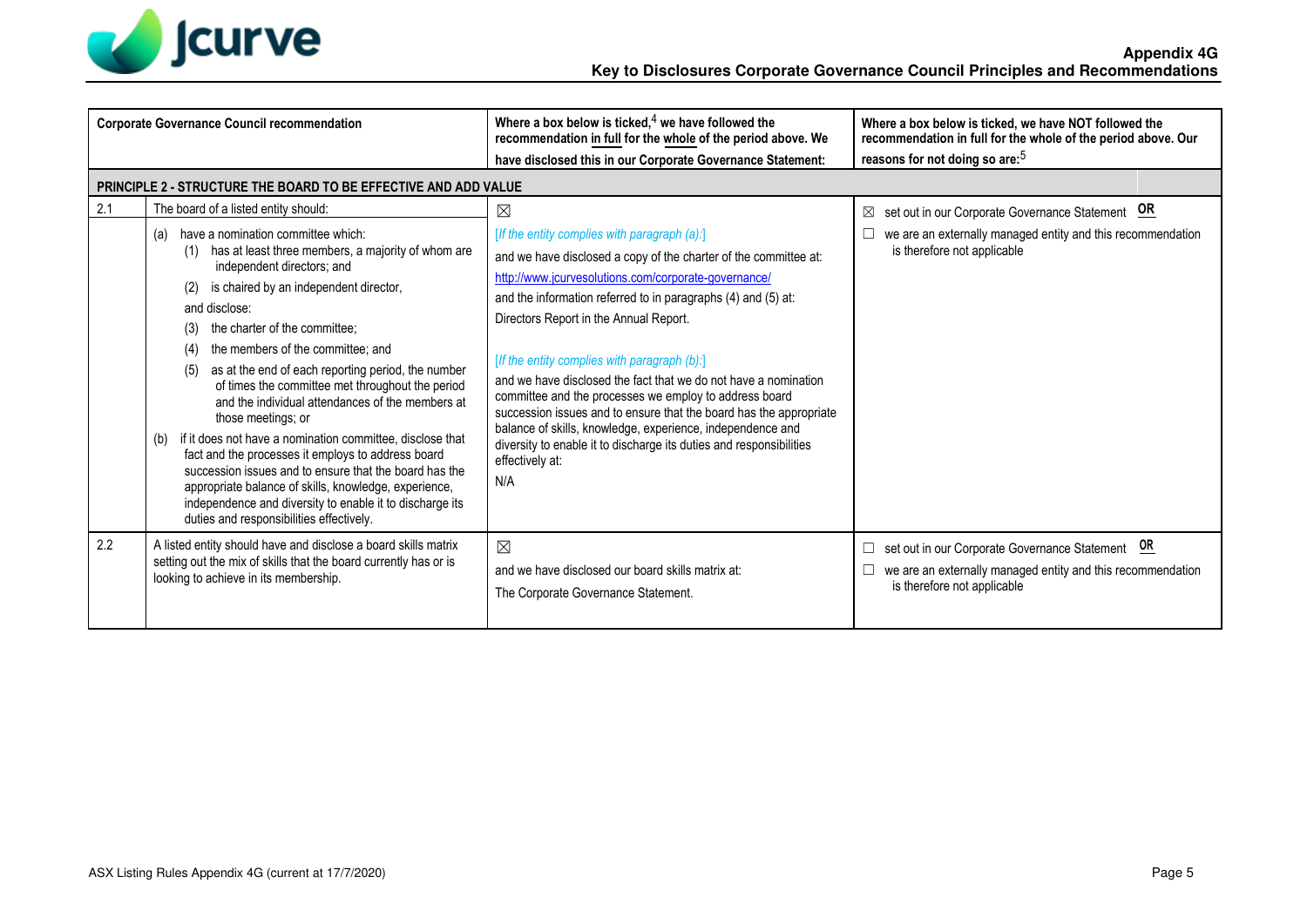

| <b>Corporate Governance Council recommendation</b> |                                                                                                                                                                                                                                                                                                                                                                                                                                                                                                                                     | Where a box below is ticked, $4$ we have followed the<br>recommendation in full for the whole of the period above. We<br>have disclosed this in our Corporate Governance Statement:                                                                                                                                                             | Where a box below is ticked, we have NOT followed the<br>recommendation in full for the whole of the period above. Our<br>reasons for not doing so are: <sup>5</sup> |
|----------------------------------------------------|-------------------------------------------------------------------------------------------------------------------------------------------------------------------------------------------------------------------------------------------------------------------------------------------------------------------------------------------------------------------------------------------------------------------------------------------------------------------------------------------------------------------------------------|-------------------------------------------------------------------------------------------------------------------------------------------------------------------------------------------------------------------------------------------------------------------------------------------------------------------------------------------------|----------------------------------------------------------------------------------------------------------------------------------------------------------------------|
| 2.3                                                | A listed entity should disclose:<br>(a) the names of the directors considered by the board to be<br>independent directors;<br>(b) if a director has an interest, position, affiliation or<br>relationship of the type described in Box 2.3 but the board<br>is of the opinion that it does not compromise the<br>independence of the director, the nature of the interest,<br>position or relationship in question and an explanation of<br>why the board is of that opinion; and<br>the length of service of each director.<br>(c) | $\boxtimes$<br>and we have disclosed the names of the directors considered by the<br>board to be independent directors at:<br>The Corporate Governance Statement.<br>and, where applicable, the information referred to in paragraph (b)<br>at:<br>N/A<br>and the length of service of each director at:<br>The Corporate Governance Statement. | □ set out in our Corporate Governance Statement                                                                                                                      |
| 2.4                                                | A majority of the board of a listed entity should be independent<br>directors.                                                                                                                                                                                                                                                                                                                                                                                                                                                      | $\Box$                                                                                                                                                                                                                                                                                                                                          | set out in our Corporate Governance Statement OR<br>we are an externally managed entity and this recommendation<br>is therefore not applicable                       |
| 2.5                                                | The chair of the board of a listed entity should be an<br>independent director and, in particular, should not be the same<br>person as the CEO of the entity.                                                                                                                                                                                                                                                                                                                                                                       | $\Box$                                                                                                                                                                                                                                                                                                                                          | set out in our Corporate Governance Statement OR<br>we are an externally managed entity and this recommendation<br>is therefore not applicable                       |
| 2.6                                                | A listed entity should have a program for inducting new<br>directors and for periodically reviewing whether there is a need<br>for existing directors to undertake professional development to<br>maintain the skills and knowledge needed to perform their role<br>as directors effectively.                                                                                                                                                                                                                                       | $\boxtimes$                                                                                                                                                                                                                                                                                                                                     | set out in our Corporate Governance Statement OR<br>we are an externally managed entity and this recommendation<br>is therefore not applicable                       |
|                                                    | PRINCIPLE 3 - INSTIL A CULTURE OF ACTING LAWFULLY, ETHICALLY AND RESPONSIBLY                                                                                                                                                                                                                                                                                                                                                                                                                                                        |                                                                                                                                                                                                                                                                                                                                                 |                                                                                                                                                                      |
| 3.1                                                | A listed entity should articulate and disclose its values.                                                                                                                                                                                                                                                                                                                                                                                                                                                                          | $\boxtimes$<br>and we have disclosed our values at:<br>The Corporate Governance Statement and the Code of Conduct.                                                                                                                                                                                                                              | set out in our Corporate Governance Statement<br>$\Box$                                                                                                              |
| 3.2                                                | A listed entity should:<br>(a) have and disclose a code of conduct for its directors,<br>senior executives and employees; and<br>ensure that the board or a committee of the board is<br>(b)<br>informed of any material breaches of that code.                                                                                                                                                                                                                                                                                     | $\boxtimes$<br>and we have disclosed our code of conduct at:<br>http://www.jcurvesolutions.com/corporate-governance/                                                                                                                                                                                                                            | set out in our Corporate Governance Statement<br>$\Box$                                                                                                              |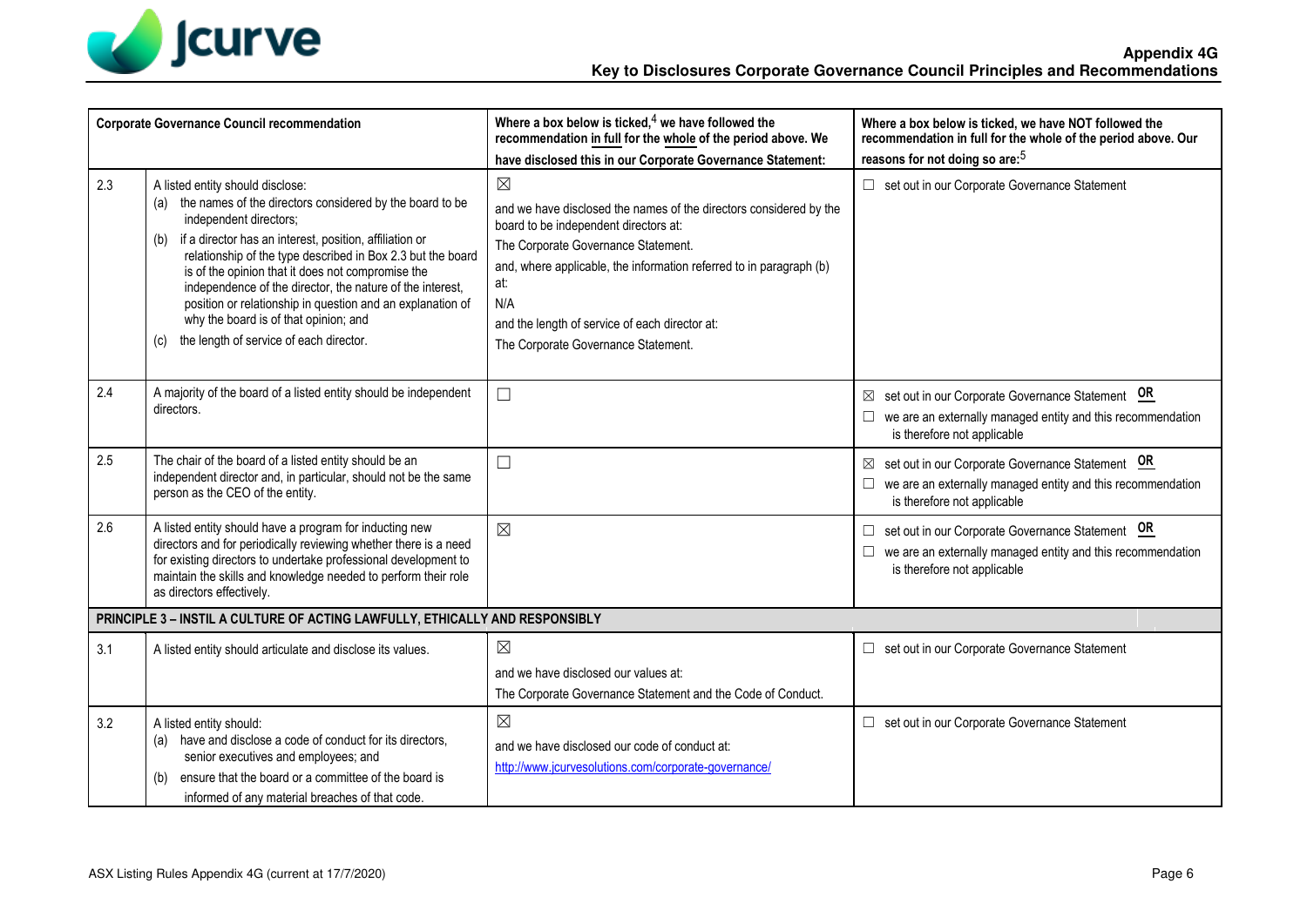

|     | <b>Corporate Governance Council recommendation</b>                                                                                                                                                                  | Where a box below is ticked, $4$ we have followed the<br>recommendation in full for the whole of the period above. We<br>have disclosed this in our Corporate Governance Statement: | Where a box below is ticked, we have NOT followed the<br>recommendation in full for the whole of the period above. Our<br>reasons for not doing so are: <sup>5</sup> |
|-----|---------------------------------------------------------------------------------------------------------------------------------------------------------------------------------------------------------------------|-------------------------------------------------------------------------------------------------------------------------------------------------------------------------------------|----------------------------------------------------------------------------------------------------------------------------------------------------------------------|
| 3.3 | A listed entity should:<br>have and disclose a whistleblower policy; and<br>(a)<br>ensure that the board or a committee of the board is<br>(b)<br>informed of any material incidents reported under that<br>policy. | $\boxtimes$<br>and we have disclosed our whistleblower policy at:<br>http://www.jcurvesolutions.com/corporate-governance/                                                           | set out in our Corporate Governance Statement                                                                                                                        |
| 3.4 | A listed entity should:<br>have and disclose an anti-bribery and corruption policy;<br>(a)<br>and<br>ensure that the board or committee of the board is<br>(b)<br>informed of any material breaches of that policy. | $\boxtimes$<br>and we have disclosed our anti-bribery and corruption policy at:<br>http://www.jcurvesolutions.com/corporate-governance/                                             | set out in our Corporate Governance Statement                                                                                                                        |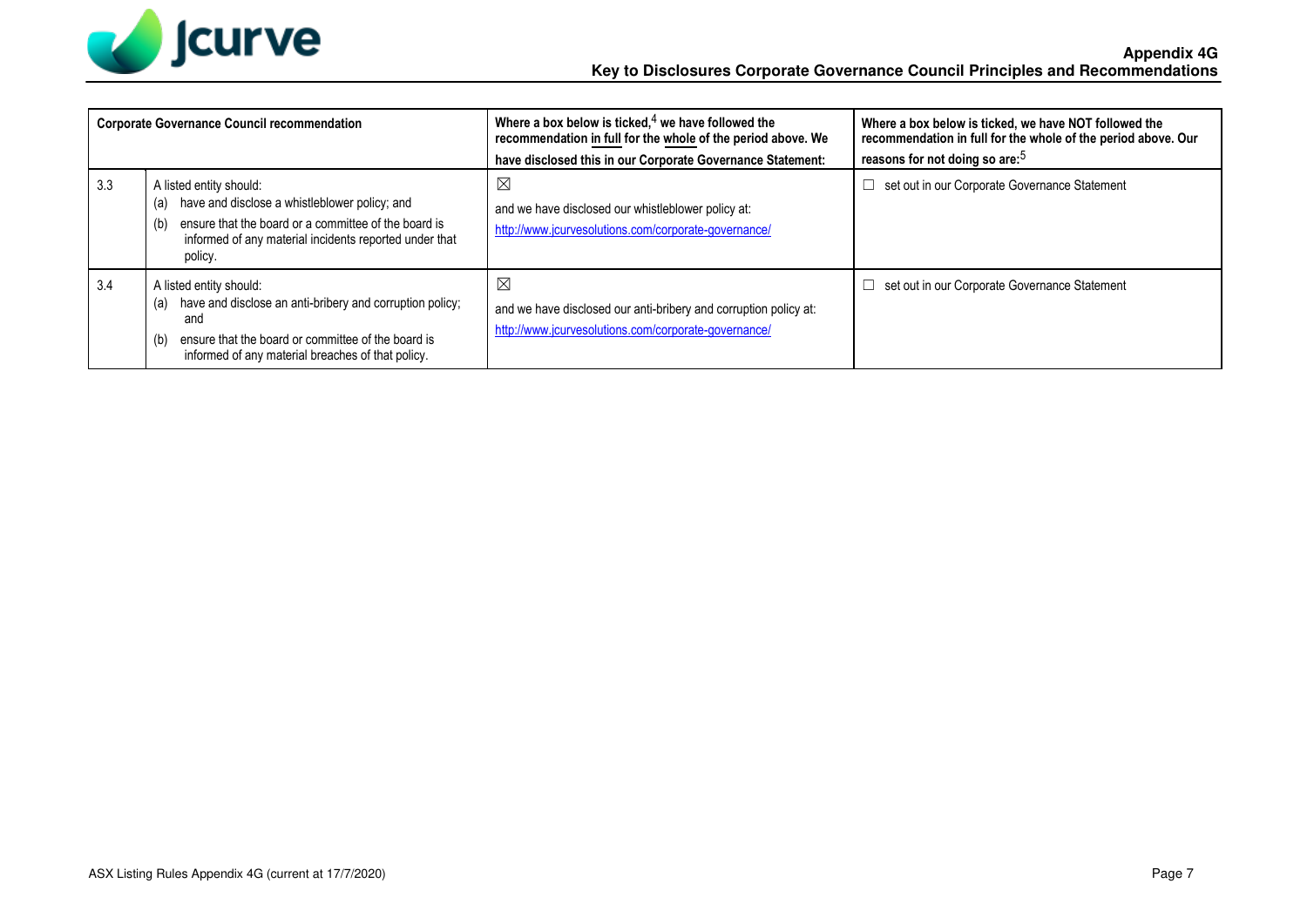

|     | <b>Corporate Governance Council recommendation</b>                                                                                                                                                                                                                                                                                                                                                                                                                                                                                                                                                                                                                                                                                                                                                                                                                                                                                                                                            | Where a box below is ticked, $4$ we have followed the<br>recommendation in full for the whole of the period above. We<br>have disclosed this in our Corporate Governance Statement:                                                                                                                                                                                                                                                                                                                                                                                                                                                                                                              | Where a box below is ticked, we have NOT followed the<br>recommendation in full for the whole of the period above. Our<br>reasons for not doing so are: <sup>5</sup> |
|-----|-----------------------------------------------------------------------------------------------------------------------------------------------------------------------------------------------------------------------------------------------------------------------------------------------------------------------------------------------------------------------------------------------------------------------------------------------------------------------------------------------------------------------------------------------------------------------------------------------------------------------------------------------------------------------------------------------------------------------------------------------------------------------------------------------------------------------------------------------------------------------------------------------------------------------------------------------------------------------------------------------|--------------------------------------------------------------------------------------------------------------------------------------------------------------------------------------------------------------------------------------------------------------------------------------------------------------------------------------------------------------------------------------------------------------------------------------------------------------------------------------------------------------------------------------------------------------------------------------------------------------------------------------------------------------------------------------------------|----------------------------------------------------------------------------------------------------------------------------------------------------------------------|
|     | <b>PRINCIPLE 4 - SAFEGUARD THE INTEGRITY OF CORPORATE REPORTS</b>                                                                                                                                                                                                                                                                                                                                                                                                                                                                                                                                                                                                                                                                                                                                                                                                                                                                                                                             |                                                                                                                                                                                                                                                                                                                                                                                                                                                                                                                                                                                                                                                                                                  |                                                                                                                                                                      |
| 4.1 | The board of a listed entity should:<br>(a) have an audit committee which:<br>(1) has at least three members, all of whom are non-<br>executive directors and a majority of whom are<br>independent directors; and<br>is chaired by an independent director, who is not<br>(2)<br>the chair of the board.<br>and disclose:<br>the charter of the committee;<br>(3)<br>the relevant qualifications and experience of the<br>(4)<br>members of the committee; and<br>in relation to each reporting period, the number of<br>(5)<br>times the committee met throughout the period and<br>the individual attendances of the members at those<br>meetings; or<br>if it does not have an audit committee, disclose that fact<br>(b)<br>and the processes it employs that independently verify<br>and safeguard the integrity of its corporate reporting,<br>including the processes for the appointment and removal<br>of the external auditor and the rotation of the audit<br>engagement partner. | $\boxtimes$<br>[If the entity complies with paragraph (a):]<br>and we have disclosed a copy of the charter of the committee at:<br>http://www.jcurvesolutions.com/corporate-governance/<br>and the information referred to in paragraphs (4) and (5) at:<br>Directors Report in the Annual Report<br>[If the entity complies with paragraph (b):]<br>and we have disclosed the fact that we do not have an audit<br>committee and the processes we employ that independently verify<br>and safeguard the integrity of our corporate reporting, including the<br>processes for the appointment and removal of the external auditor<br>and the rotation of the audit engagement partner at:<br>N/A | set out in our Corporate Governance Statement<br>$\Box$                                                                                                              |
| 4.2 | The board of a listed entity should, before it approves the<br>entity's financial statements for a financial period, receive from<br>its CEO and CFO a declaration that, in their opinion, the<br>financial records of the entity have been properly maintained<br>and that the financial statements comply with the appropriate<br>accounting standards and give a true and fair view of the<br>financial position and performance of the entity and that the<br>opinion has been formed on the basis of a sound system of risk<br>management and internal control which is operating effectively.                                                                                                                                                                                                                                                                                                                                                                                           | $\boxtimes$                                                                                                                                                                                                                                                                                                                                                                                                                                                                                                                                                                                                                                                                                      | Set out in our Corporate Governance Statement                                                                                                                        |
| 4.3 | A listed entity should disclose its process to verify the integrity<br>of any periodic corporate report it releases to the market that is<br>not audited or reviewed by an external auditor.                                                                                                                                                                                                                                                                                                                                                                                                                                                                                                                                                                                                                                                                                                                                                                                                  | $\boxtimes$                                                                                                                                                                                                                                                                                                                                                                                                                                                                                                                                                                                                                                                                                      | set out in our Corporate Governance Statement<br>□                                                                                                                   |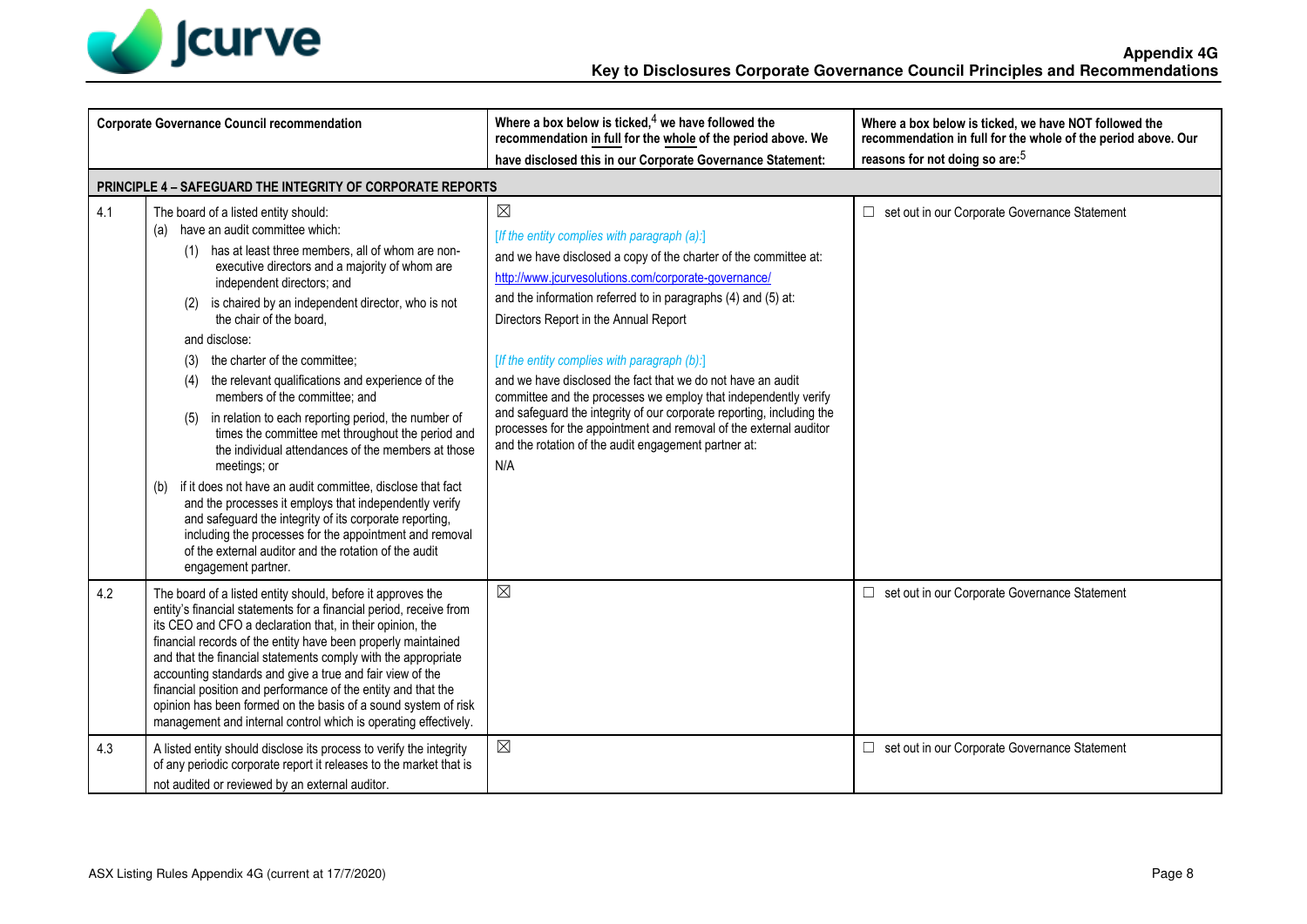

| <b>Corporate Governance Council recommendation</b> |                                                                                                                                                                                                                    | Where a box below is ticked, $4$ we have followed the<br>recommendation in full for the whole of the period above. We<br>have disclosed this in our Corporate Governance Statement: | Where a box below is ticked, we have NOT followed the<br>recommendation in full for the whole of the period above. Our<br>reasons for not doing so are: <sup>5</sup> |
|----------------------------------------------------|--------------------------------------------------------------------------------------------------------------------------------------------------------------------------------------------------------------------|-------------------------------------------------------------------------------------------------------------------------------------------------------------------------------------|----------------------------------------------------------------------------------------------------------------------------------------------------------------------|
|                                                    | <b>PRINCIPLE 5 - MAKE TIMELY AND BALANCED DISCLOSURE</b>                                                                                                                                                           |                                                                                                                                                                                     |                                                                                                                                                                      |
| 5.1                                                | A listed entity should have and disclose a written policy for<br>complying with its continuous disclosure obligations under<br>listing rule 3.1.                                                                   | $\boxtimes$<br>and we have disclosed our continuous disclosure compliance policy<br>at:<br>http://www.jcurvesolutions.com/corporate-governance/                                     | set out in our Corporate Governance Statement<br>$\Box$                                                                                                              |
| 5.2                                                | A listed entity should ensure that its board receives copies of all<br>material market announcements promptly after they have been<br>made.                                                                        | $\boxtimes$                                                                                                                                                                         | set out in our Corporate Governance Statement                                                                                                                        |
| 5.3                                                | A listed entity that gives a new and substantive investor or<br>analyst presentation should release a copy of the presentation<br>materials on the ASX Market Announcements Platform ahead<br>of the presentation. | $\boxtimes$                                                                                                                                                                         | set out in our Corporate Governance Statement                                                                                                                        |
|                                                    | <b>PRINCIPLE 6 - RESPECT THE RIGHTS OF SECURITY HOLDERS</b>                                                                                                                                                        |                                                                                                                                                                                     |                                                                                                                                                                      |
| 6.1                                                | A listed entity should provide information about itself and its<br>governance to investors via its website.                                                                                                        | $\boxtimes$<br>and we have disclosed information about us and our governance on<br>our website at:<br>http://www.jcurvesolutions.com/corporate-governance/                          | □ set out in our Corporate Governance Statement                                                                                                                      |
| 6.2                                                | A listed entity should have an investor relations program that<br>facilitates effective two-way communication with investors.                                                                                      | $\boxtimes$                                                                                                                                                                         | □ set out in our Corporate Governance Statement                                                                                                                      |
| 6.3                                                | A listed entity should disclose how it facilitates and encourages<br>participation at meetings of security holders.                                                                                                | $\boxtimes$<br>and we have disclosed how we facilitate and encourage participation<br>at meetings of security holders at:<br>The Corporate Governance Statement.                    | set out in our Corporate Governance Statement                                                                                                                        |
| 6.4                                                | A listed entity should ensure that all substantive resolutions at a<br>meeting of security holders are decided by a poll rather than by<br>a show of hands.                                                        | $\boxtimes$                                                                                                                                                                         | set out in our Corporate Governance Statement<br>$\Box$                                                                                                              |
| 6.5                                                | A listed entity should give security holders the option to receive<br>communications from, and send communications to, the entity<br>and its security registry electronically.                                     | $\boxtimes$                                                                                                                                                                         | set out in our Corporate Governance Statement<br>□                                                                                                                   |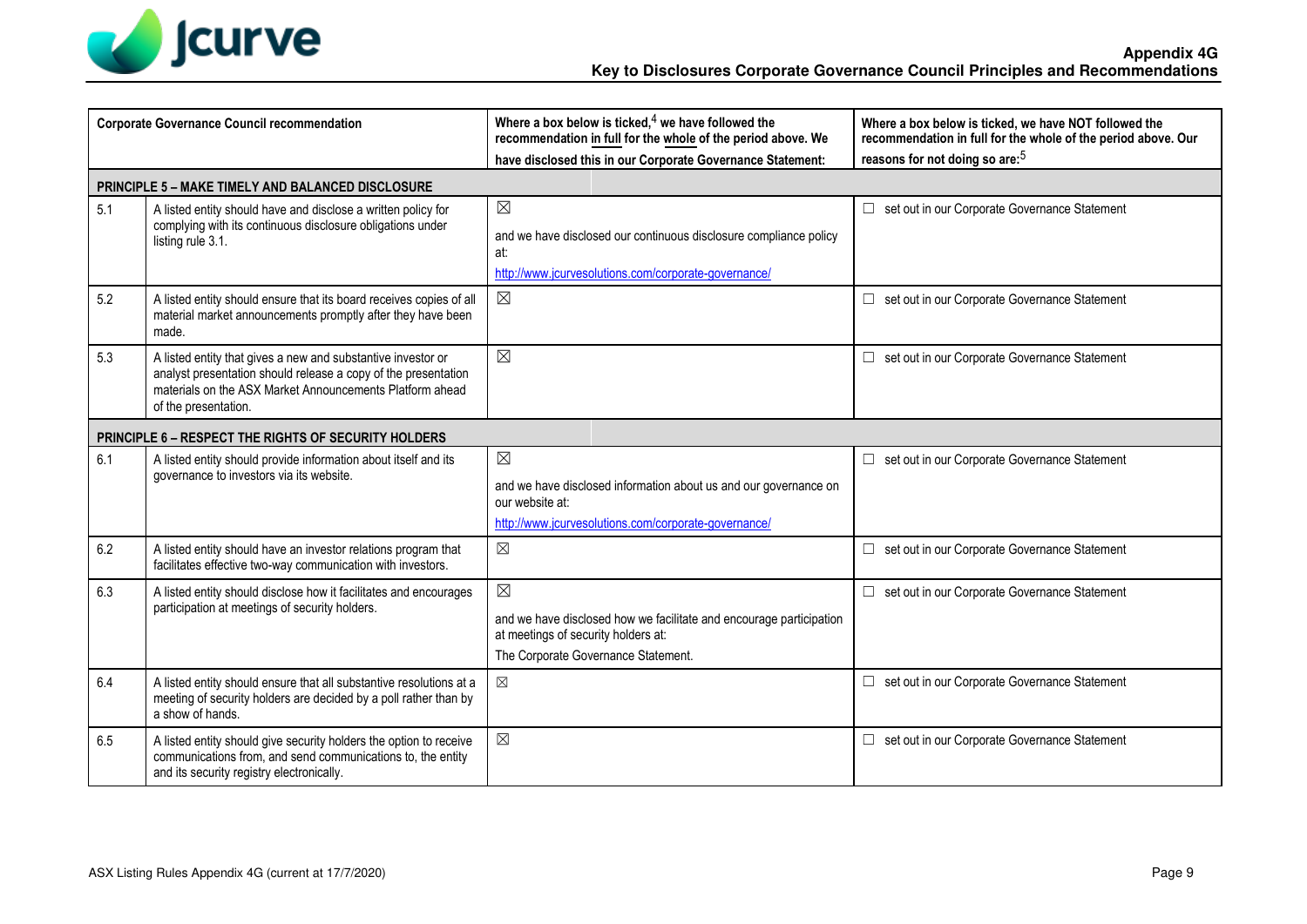

| <b>Corporate Governance Council recommendation</b> |                                                                                                                                                                                                                                                                                                                                                                                                                                                                                                                                                                                                                                                                                                                                                                   | Where a box below is ticked, $4$ we have followed the<br>recommendation in full for the whole of the period above. We                                                                                                                                                                                                                                                                                                                                                                                                                                        | Where a box below is ticked, we have NOT followed the<br>recommendation in full for the whole of the period above. Our |
|----------------------------------------------------|-------------------------------------------------------------------------------------------------------------------------------------------------------------------------------------------------------------------------------------------------------------------------------------------------------------------------------------------------------------------------------------------------------------------------------------------------------------------------------------------------------------------------------------------------------------------------------------------------------------------------------------------------------------------------------------------------------------------------------------------------------------------|--------------------------------------------------------------------------------------------------------------------------------------------------------------------------------------------------------------------------------------------------------------------------------------------------------------------------------------------------------------------------------------------------------------------------------------------------------------------------------------------------------------------------------------------------------------|------------------------------------------------------------------------------------------------------------------------|
|                                                    |                                                                                                                                                                                                                                                                                                                                                                                                                                                                                                                                                                                                                                                                                                                                                                   | have disclosed this in our Corporate Governance Statement:                                                                                                                                                                                                                                                                                                                                                                                                                                                                                                   | reasons for not doing so are: <sup>5</sup>                                                                             |
|                                                    | <b>PRINCIPLE 7 - RECOGNISE AND MANAGE RISK</b>                                                                                                                                                                                                                                                                                                                                                                                                                                                                                                                                                                                                                                                                                                                    |                                                                                                                                                                                                                                                                                                                                                                                                                                                                                                                                                              |                                                                                                                        |
| 7.1                                                | The board of a listed entity should:<br>have a committee or committees to oversee risk, each of<br>(a)<br>which:<br>has at least three members, a majority of whom are<br>(1)<br>independent directors; and<br>is chaired by an independent director,<br>(2)<br>and disclose:<br>the charter of the committee:<br>(3)<br>the members of the committee; and<br>(4)<br>as at the end of each reporting period, the number<br>(5)<br>of times the committee met throughout the period<br>and the individual attendances of the members at<br>those meetings; or<br>if it does not have a risk committee or committees that<br>(b)<br>satisfy (a) above, disclose that fact and the processes it<br>employs for overseeing the entity's risk management<br>framework. | $\boxtimes$<br>[If the entity complies with paragraph (a):]<br>and we have disclosed a copy of the charter of the committee at:<br>http://www.jcurvesolutions.com/corporate-governance/<br>and the information referred to in paragraphs (4) and (5) at:<br>Corporate Governance Statement and Annual Report<br>[If the entity complies with paragraph (b):]<br>and we have disclosed the fact that we do not have a risk committee<br>or committees that satisfy (a) and the processes we employ for<br>overseeing our risk management framework at:<br>N/A | set out in our Corporate Governance Statement<br>□                                                                     |
| 7.2                                                | The board or a committee of the board should:<br>review the entity's risk management framework at least<br>(a)<br>annually to satisfy itself that it continues to be sound and<br>that the entity is operating with due regard to the risk<br>appetite set by the board; and<br>disclose, in relation to each reporting period, whether<br>(b)<br>such a review has taken place.                                                                                                                                                                                                                                                                                                                                                                                  | $\boxtimes$<br>and we have disclosed whether a review of the entity's risk<br>management framework was undertaken during the reporting period<br>at:<br>The Corporate Governance Statement.                                                                                                                                                                                                                                                                                                                                                                  | set out in our Corporate Governance Statement<br>□                                                                     |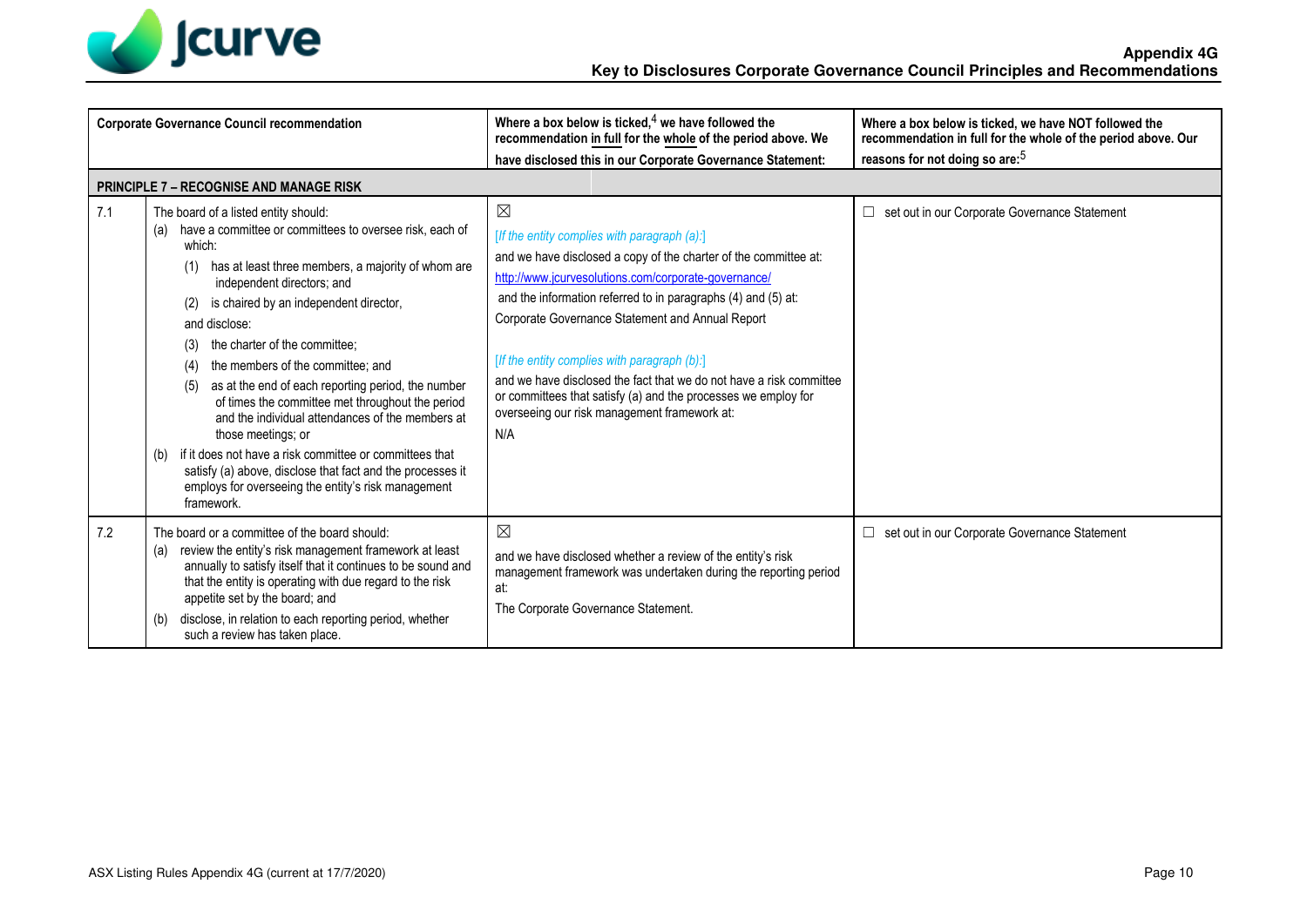

| <b>Corporate Governance Council recommendation</b> |                                                                                                                                                                                                                                                                                                                                                                                          | Where a box below is ticked, $4$ we have followed the<br>recommendation in full for the whole of the period above. We                                                                                                                                                                                                                                                                                                                                                                                        | Where a box below is ticked, we have NOT followed the<br>recommendation in full for the whole of the period above. Our |
|----------------------------------------------------|------------------------------------------------------------------------------------------------------------------------------------------------------------------------------------------------------------------------------------------------------------------------------------------------------------------------------------------------------------------------------------------|--------------------------------------------------------------------------------------------------------------------------------------------------------------------------------------------------------------------------------------------------------------------------------------------------------------------------------------------------------------------------------------------------------------------------------------------------------------------------------------------------------------|------------------------------------------------------------------------------------------------------------------------|
|                                                    |                                                                                                                                                                                                                                                                                                                                                                                          | have disclosed this in our Corporate Governance Statement:                                                                                                                                                                                                                                                                                                                                                                                                                                                   | reasons for not doing so are: <sup>5</sup>                                                                             |
| 7.3                                                | A listed entity should disclose:<br>if it has an internal audit function, how the function is<br>(a)<br>structured and what role it performs; or<br>if it does not have an internal audit function, that fact and<br>(b)<br>the processes it employs for evaluating and continually<br>improving the effectiveness of its governance, risk<br>management and internal control processes. | $\boxtimes$<br>[If the entity complies with paragraph (a):]<br>and we have disclosed how our internal audit function is structured<br>and what role it performs at:<br>N/A<br>[If the entity complies with paragraph (b):]<br>and we have disclosed the fact that we do not have an internal audit<br>function and the processes we employ for evaluating and continually<br>improving the effectiveness of our risk management and internal<br>control processes at:<br>The Corporate Governance Statement. | set out in our Corporate Governance Statement                                                                          |
| 7.4                                                | A listed entity should disclose whether it has any material<br>exposure to environmental or social risks and, if it does, how it<br>manages or intends to manage those risks.                                                                                                                                                                                                            | $\boxtimes$<br>and we have disclosed whether we have any material exposure to<br>environmental and social risks at:<br>The Corporate Governance Statement and Annual Report.<br>and, if we do, how we manage or intend to manage those risks at:<br>The Corporate Governance Statement and Annual Report.                                                                                                                                                                                                    | set out in our Corporate Governance Statement                                                                          |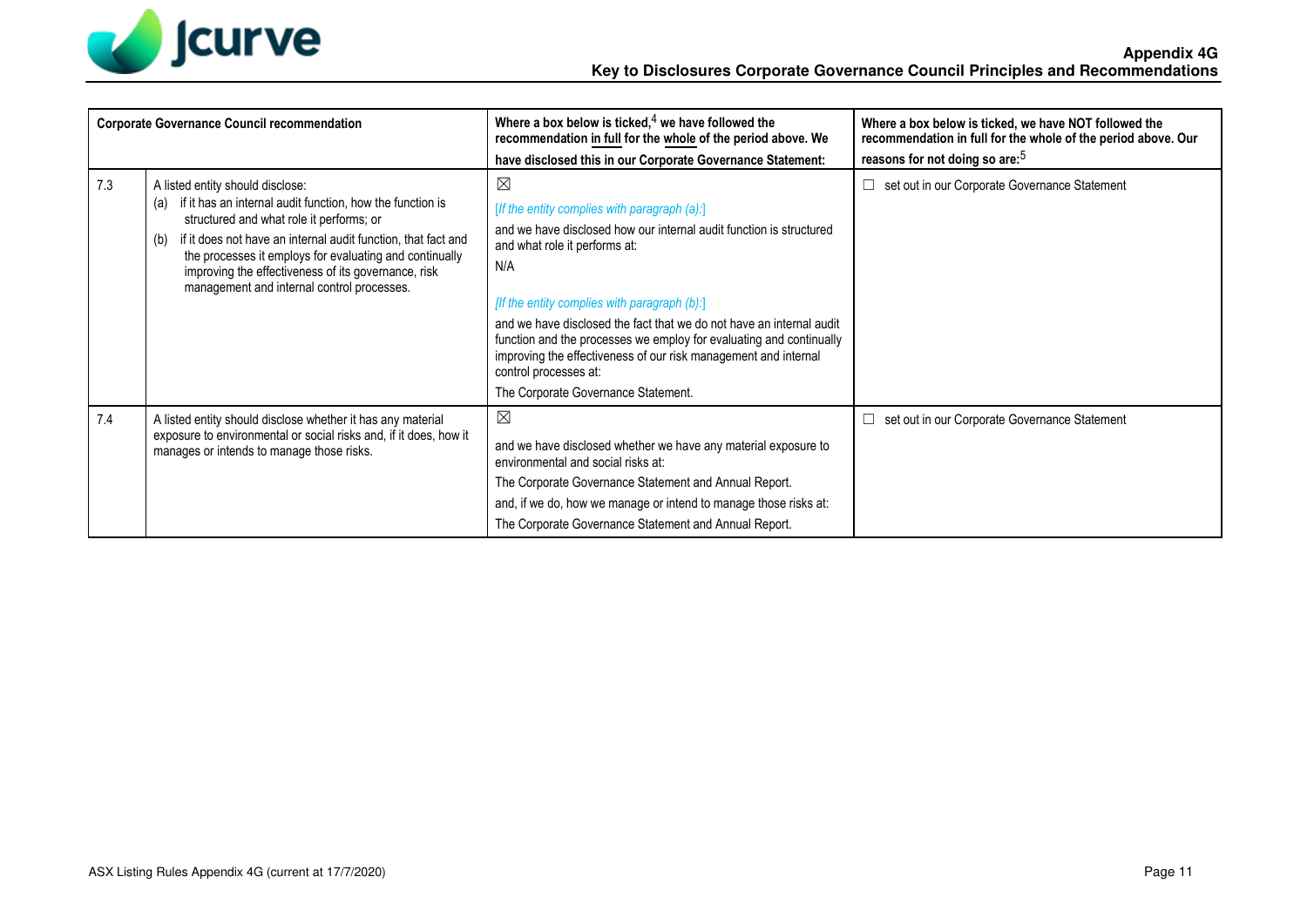

| <b>Corporate Governance Council recommendation</b> |                                                                                                                                                                                                                                                                                                                                                                                                                                                                                                                                                              | Where a box below is ticked, $4$ we have followed the<br>recommendation in full for the whole of the period above. We<br>have disclosed this in our Corporate Governance Statement:                                                                                                                                                                                              | Where a box below is ticked, we have NOT followed the<br>recommendation in full for the whole of the period above. Our<br>reasons for not doing so are: <sup>5</sup>                                                                                                |
|----------------------------------------------------|--------------------------------------------------------------------------------------------------------------------------------------------------------------------------------------------------------------------------------------------------------------------------------------------------------------------------------------------------------------------------------------------------------------------------------------------------------------------------------------------------------------------------------------------------------------|----------------------------------------------------------------------------------------------------------------------------------------------------------------------------------------------------------------------------------------------------------------------------------------------------------------------------------------------------------------------------------|---------------------------------------------------------------------------------------------------------------------------------------------------------------------------------------------------------------------------------------------------------------------|
| 8.1                                                | PRINCIPLE 8 - REMUNERATE FAIRLY AND RESPONSIBLY<br>The board of a listed entity should:<br>have a remuneration committee which:<br>(a)<br>(1) has at least three members, a majority of whom are<br>independent directors; and<br>is chaired by an independent director,<br>(2)<br>and disclose:                                                                                                                                                                                                                                                             | $\boxtimes$<br>[If the entity complies with paragraph (a):]<br>and we have disclosed a copy of the charter of the committee at:<br>http://www.jcurvesolutions.com/corporate-governance/<br>and the information referred to in paragraphs (4) and (5) at:                                                                                                                         | set out in our Corporate Governance Statement OR<br>⊠<br>we are an externally managed entity and this recommendation<br>is therefore not applicable                                                                                                                 |
|                                                    | the charter of the committee;<br>(3)<br>the members of the committee; and<br>(4)<br>as at the end of each reporting period, the number<br>(5)<br>of times the committee met throughout the period<br>and the individual attendances of the members at<br>those meetings; or<br>(b) if it does not have a remuneration committee, disclose<br>that fact and the processes it employs for setting the level<br>and composition of remuneration for directors and senior<br>executives and ensuring that such remuneration is<br>appropriate and not excessive. | Directors Report in the Annual Report<br>[If the entity complies with paragraph (b):]<br>and we have disclosed the fact that we do not have a remuneration<br>committee and the processes we employ for setting the level and<br>composition of remuneration for directors and senior executives and<br>ensuring that such remuneration is appropriate and not excessive:<br>N/A |                                                                                                                                                                                                                                                                     |
| 8.2                                                | A listed entity should separately disclose its policies and<br>practices regarding the remuneration of non-executive directors<br>and the remuneration of executive directors and other senior<br>executives.                                                                                                                                                                                                                                                                                                                                                | $\boxtimes$<br>and we have disclosed separately our remuneration policies and<br>practices regarding the remuneration of non-executive directors and<br>the remuneration of executive directors and other senior executives<br>at:<br>The Corporate Governance Statement, within the Annual Report and<br>at http://www.jcurvesolutions.com/corporate-governance/                | set out in our Corporate Governance Statement OR<br>□<br>we are an externally managed entity and this recommendation<br>is therefore not applicable                                                                                                                 |
| 8.3                                                | A listed entity which has an equity-based remuneration scheme<br>should:<br>(a) have a policy on whether participants are permitted to<br>enter into transactions (whether through the use of<br>derivatives or otherwise) which limit the economic risk of<br>participating in the scheme; and<br>disclose that policy or a summary of it.<br>(b)                                                                                                                                                                                                           | $\boxtimes$<br>and we have disclosed our policy on this issue or a summary of it at:<br>http://www.jcurvesolutions.com/corporate-governance/                                                                                                                                                                                                                                     | set out in our Corporate Governance Statement OR<br>we do not have an equity-based remuneration scheme and<br>this recommendation is therefore not applicable OR<br>□<br>we are an externally managed entity and this recommendation<br>is therefore not applicable |